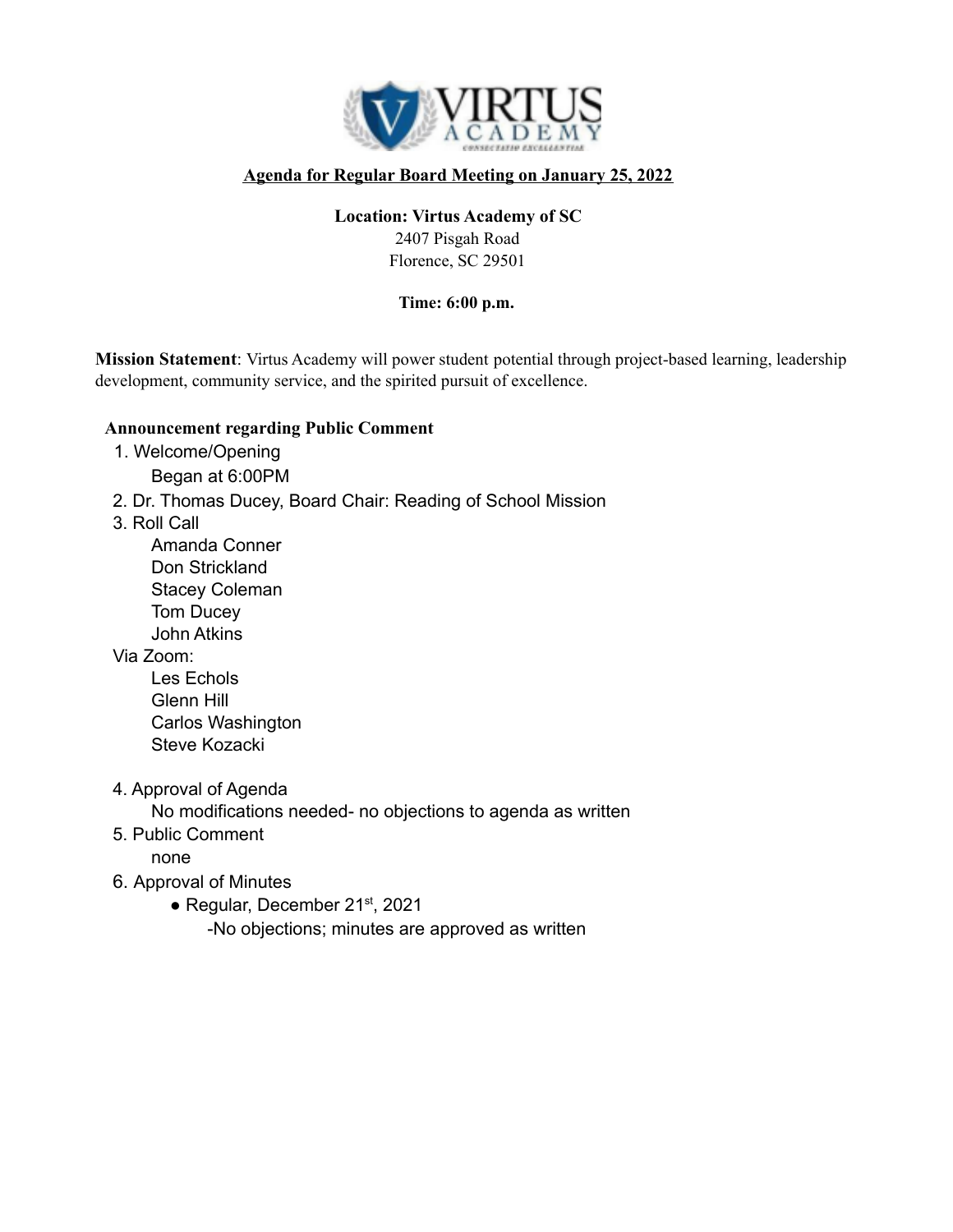• Emergency, January 11<sup>th</sup>, 2022

### -No objections; minutes are approved as written

7. Steve Hubrich - High School Construction Timeline

Ducey as what his expectations are from the board

-Discussed what the plan for the school was (hopefully Fall 2023) Ducey stated we have a contingency plan for next year

-it takes at least 3-4 weeks to modify needs and 90 days to lock down a plan; once those decisions are made, engineering and blueprints can be made

-Discussion of the position that was part of the original plan was discussed.

-Discussed of best/ more ideal locations on the property to use to build on/ different layouts of parking/high school; possibly behind the current playground area

- Discussed why the current school is so far back due to traffic on Pisgah Rd

-Stated multiple times about plans might have changed from two and a half years ago

-Discussed the timeline of property purchase was discussed

-Ideally to be completed by August 2023 suggested beginning summer 2022

-Water, suer, the driveway is already been put in- beneficial to quicker build

-Don Strickland ask about materials

-steel materials are 9 months out; discussed the importance of following plans that are put into place

-discussed the shortage nationwide of materials and the current supply chain -discussed concerns about the current condition of the school (leaking roof, etc.) -Ducey asked the pros and cons of 1 story vs. 2 story building

-2 story makes it more efficient on the property

-no cost or timeline difference between 1 & 2 story

-stated 20,000 ft on the bottom floor and 18,000 ft on top

-maintenance to consider with 2 stories is an elevator and annual servicing

-Discussion about buses and planning a separate area for buses and different entrances and restrictions from DOT

-The board discussed alternatives to the current entrance/ exit

-Ducey asked what next steps need to be taken to gain permit

- suggested making a making a new building committee that thinks through all the classroom and needs of the school and students (i.e. Scienece Lab needs, number and location of restrooms, thinking through technology needs) this team would think through needs with contractor

-input from the leadership team, then teachers, and then given back to contractor -monthly meeting with contractor

- From start to finish on creating a set of plans= 120 days. If would like to begin by August need to begin the planning process by April

-A discussion was had about the purchase of land and its impact on the timeline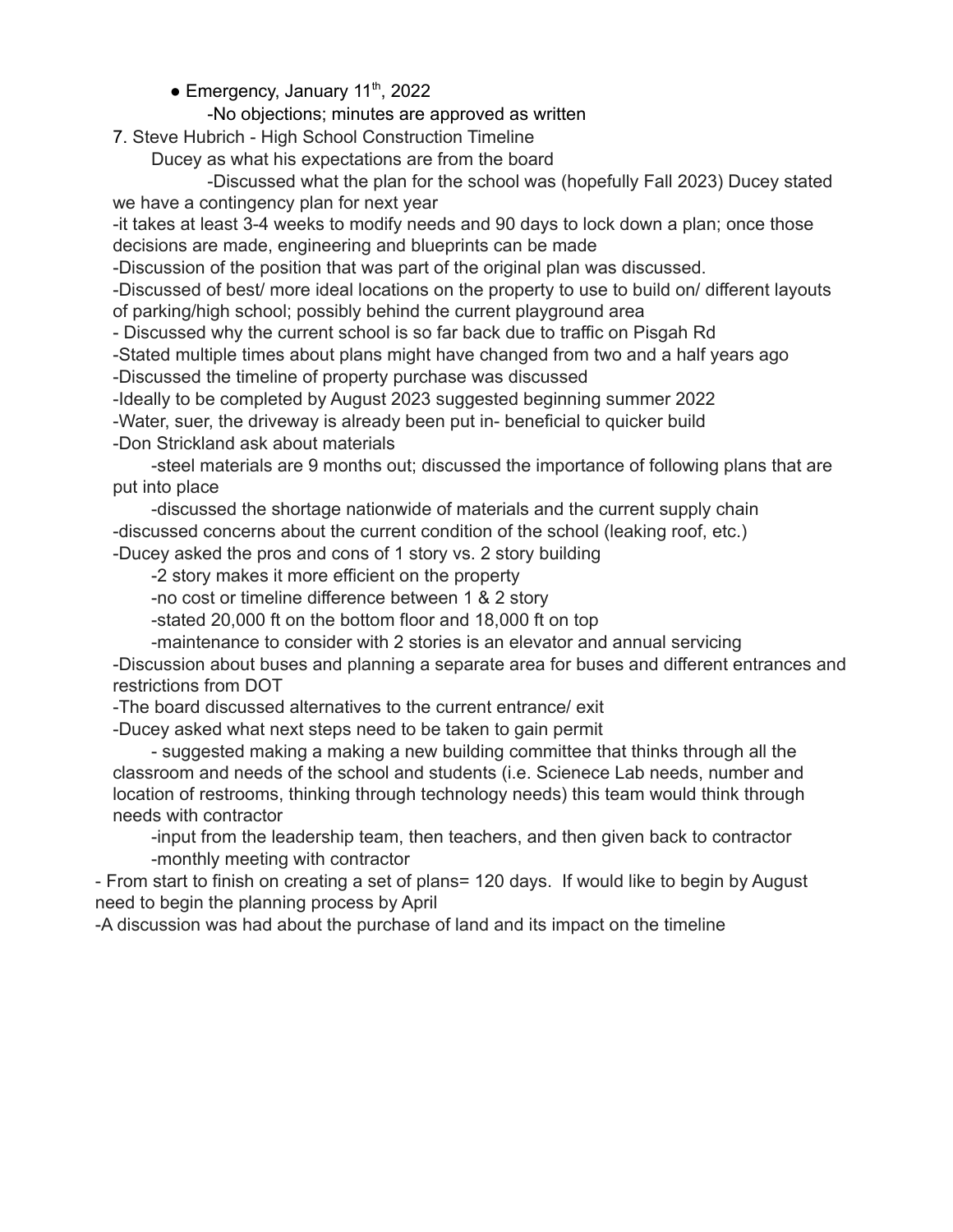-Typically within 30 days of completion of the drawing, an estimate can be created, and can we locked into that price -Square footage of current school ~52,000

# 8. COVID Report

|                                 | Week Ending 01/22-25/22 |          |
|---------------------------------|-------------------------|----------|
|                                 | <b>Students</b>         | Staff    |
| New cases                       | 6                       |          |
| Total positive cases Since 8/16 | 110                     | 12       |
| New quarantines                 | 14                      | $\Omega$ |
| Total quarantined since 8/16    | 332                     | 20       |

J. Atkins asked how many new cases would be needed to go back virtual

-Nero replied that the reason why we went virtual was due to the high percentage of our staff being out with COVID; the school cannot function if a high number of staff members are out

9. [Monthly](https://drive.google.com/file/d/1k-0M7Vvya0Cq87XCBxV3mZOjTID--ott/view) Budget Report (Page presented)

-Considered a draft version because waiting to hear back from the bonds

-12 Million of Cash (11 Million goes to bond)

-Nero asked about an amount in contracted services; Page stated she will let Nero know tomorrow morning and then let the board know

- ESSER II Funds (spend down by 2023)
	- $\bullet$  Total allotted-\$470,252.58
	- Total spent to date \$331,481.40
	- Items ESSER II funds were spent on in December
		- December portion of salaries (counselor, primary TAs, Sped.)
- ESSER III Funds (spend down by 2024 but not before ESSER II is exhausted)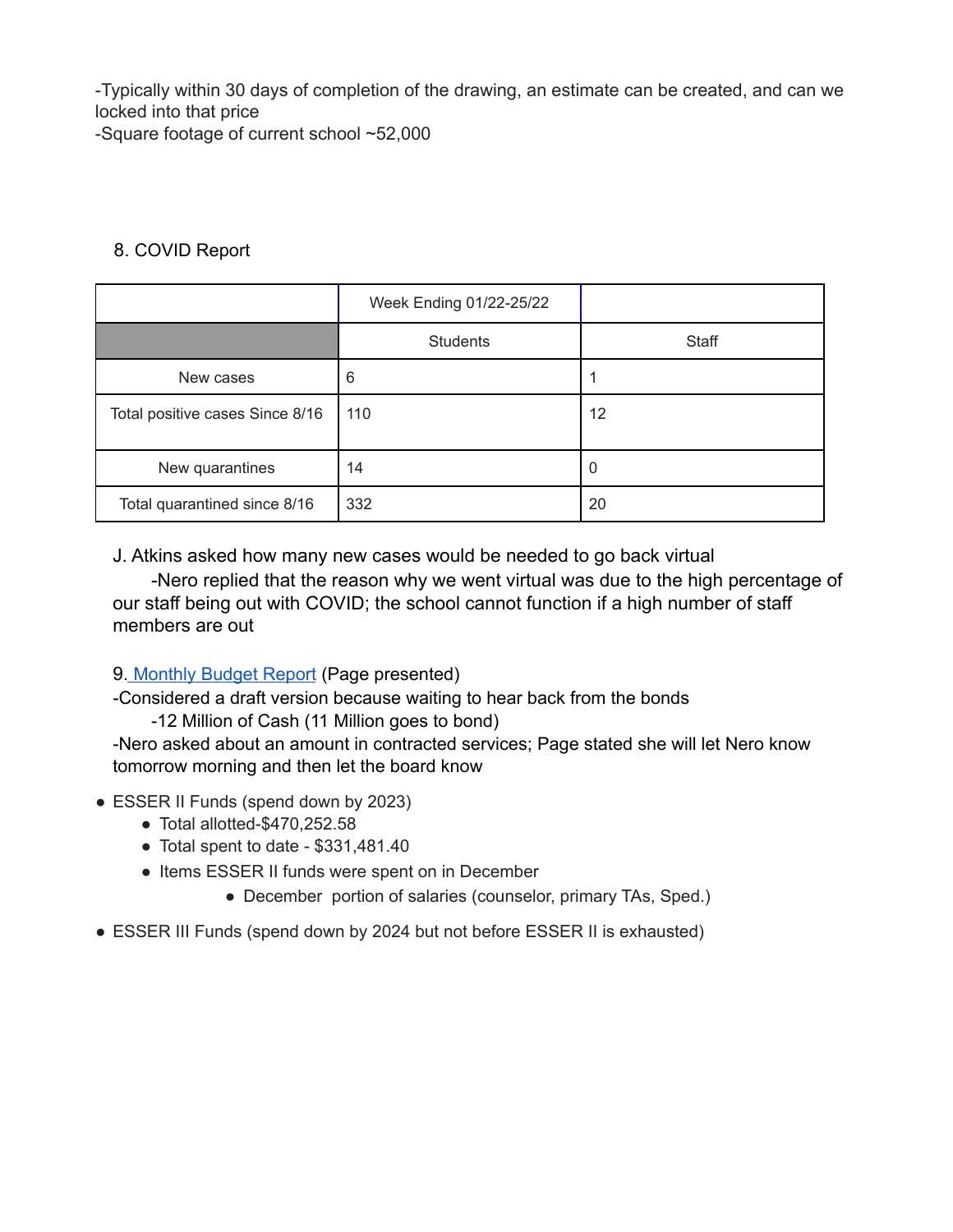- Total allotted-\$993,867.36
- [Plan](https://docs.google.com/spreadsheets/d/1aVa8NCL63AsIeZ3jhtWO-WQjiOtEnbtKUoJH6W76cOA/edit?usp=sharing)
- GEER Funds Spend down by 2022
	- Total allotted- \$187,868.29
	- Total spent to date \$70,259.27
	- Items GEERI funds were spent on in December:
		- MTSS Coordinator Salaries
		- Math Interventionists Salaries
		- Reading Interventionists Salaries
		- Custodial Salaries
	- 10. Principal's Report
		- Academic Report
		- Will include the MAP testing scores in the February board meeting

-Goal: 575

-Current: 556

● Enrollment Report

-D. Strickland asked about how many 5k students have already enrolled- Nero will ask Runyan

-Hill asked if there was a way to make a trend from month to month enrollment

- Personnel Report
	- 1. Letters of Intent

-62/66 staff replied (only 1 staff replied not returning)

2. Job Fair

-Interviewed over 20

- -14 certified teachers
- -17 all together to have a second interview in person February 3rd
- -High & Middle School Math is a great need

-one candidate needs sponsorship to get visa

- -D. Strickland asked about subs and what is the estimated need for next year -Support Staff (which can be used for long-term subs are being interviewed)
	- -Discussed was had about contracting services for getting subs for staff